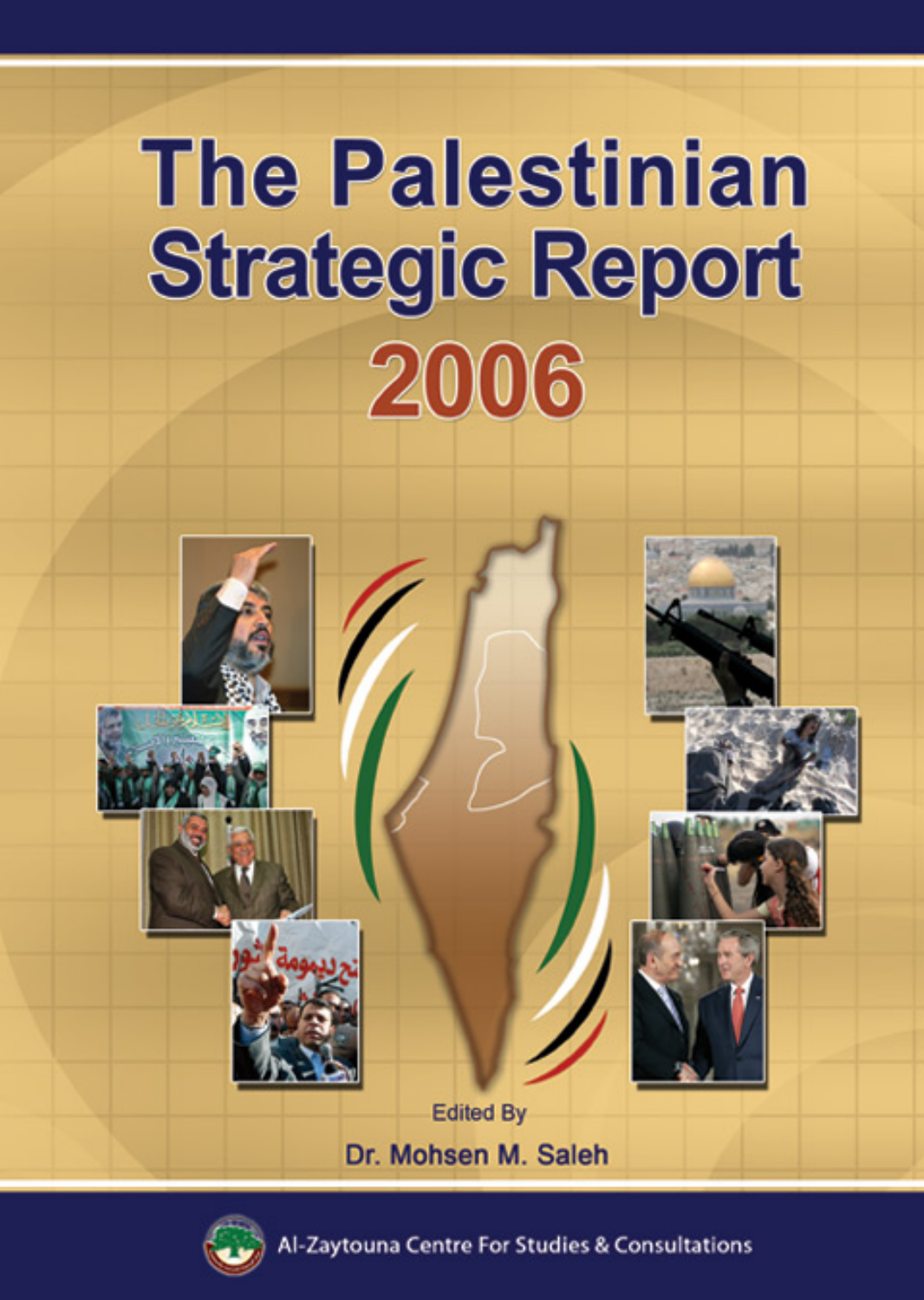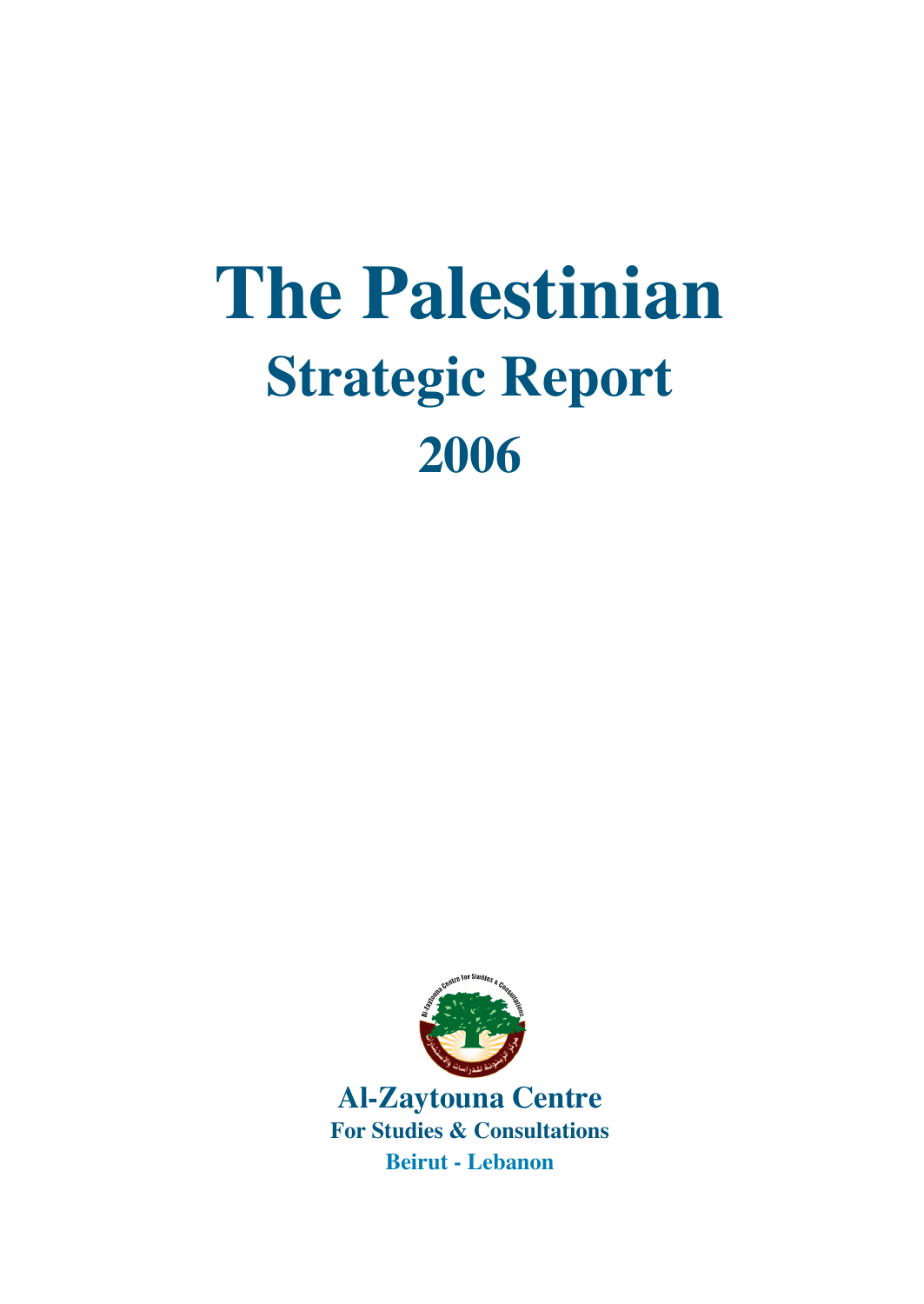**التقرير اال�سرتاتيجي الفل�سطيني ل�سنة** 2006

#### **Editor:**

Dr. Mohsen Moh'd Saleh

Arabic version published in 2007

**English version published in 2010 by:** Al-Zaytouna Centre for Studies and Consultations **P.O. Box**: 14-5034, Beirut, Lebanon **Tel**: +961 1 803644 **Tel-fax**: +961 1 803643 **E**-**mail**: info@alzaytouna.net **Website**: www.alzaytouna.net

#### **ISBN 978-9953-500-66-9**

© All rights reserved. No part of this publication may be reproduced, stored in retrieval system or transmitted in any form or by any means without the prior written permission of the publisher. For further information regarding permission(s), please write to: info@alzaytouna.net

*The views expressed in this book are those of the authors alone. They do not necessarily reflect views of al-Zaytouna Centre for Studies and Consultations.*

**Designed by:** Marwa Ghalayini

**Cover Design by:** Hareth Adlouni

**Printed by:** Golden Vision s.a.r.l +961 1 820 434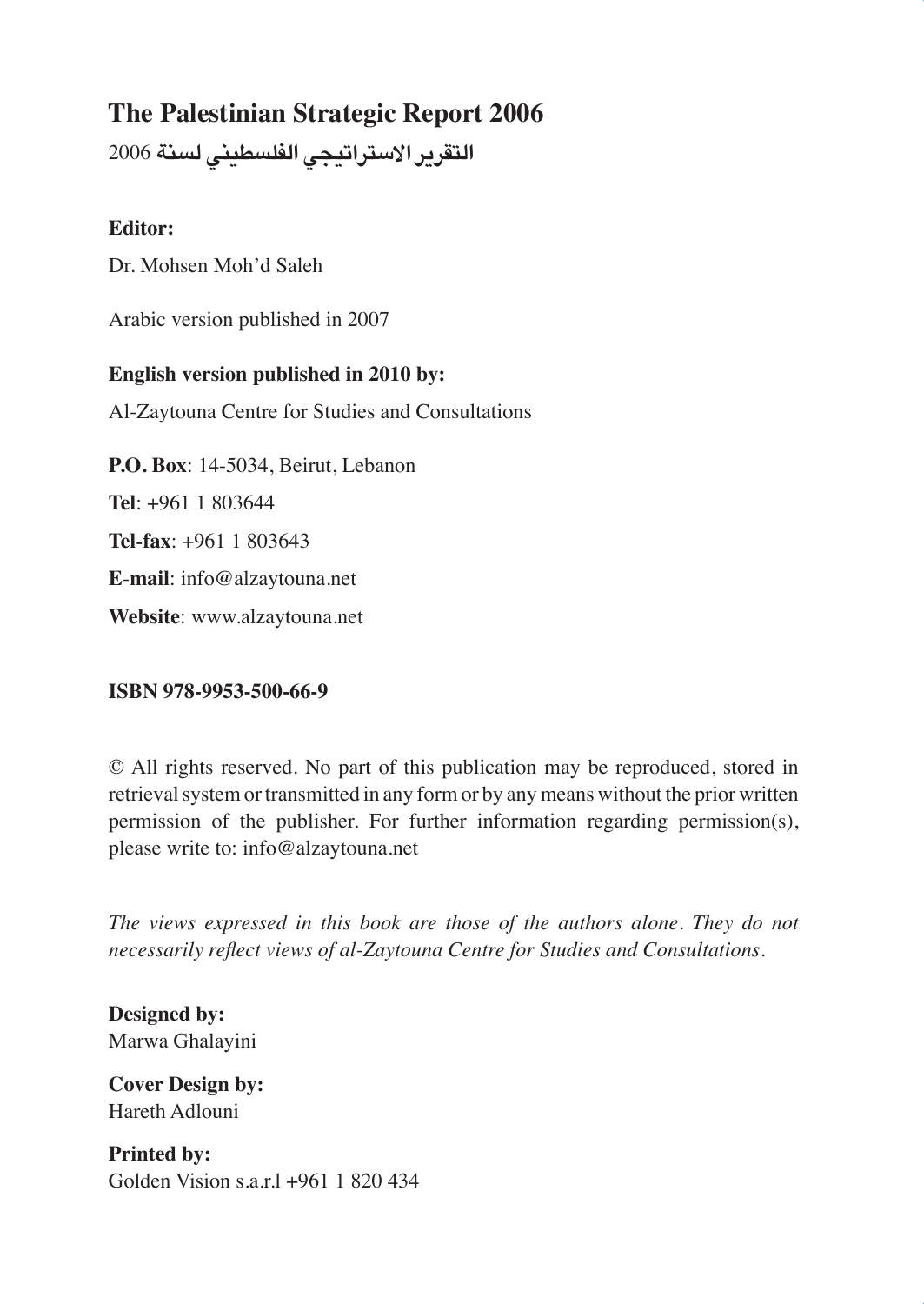#### **Editor**

Dr. Mohsen Moh'd Saleh

#### **Consultants**

Prof. Dr. 'Abdel Wahab El-Messiri Prof. Dr. Anis Sayigh Mr. Moneer Shafiq

## **Writers**

Mr. 'Abdullah 'Abd al-'Aziz Najjar Prof. Dr. 'Abdullah al-Ahsan Dr. Ahmad Mash'al Prof. Dr. Ahmad Sa'id Nufal Dr. Basheer Musa Nafi' Prof. Dr. Hasan Sayid Nafi'a Prof. Dr. Ibrahim Hassan Abu Jabir Dr. Mohamed Noureddine Dr. Mohsen Moh'd Saleh Prof. Dr. Talal 'Atrissi Prof. Dr. Walid 'Abd al-Hay

#### **Assistant Editors (Arabic Version)**

Ms. Ghina Jamal al-Din Ms. Iqbal 'Omeish Ms. Mona Houri Mr. Wael Sa'ad

## **Translator**

Prof. Hasan A. Ibrahim

**Assistant Editor (English Version)** 

Ms. Ghina Jamal al-Din

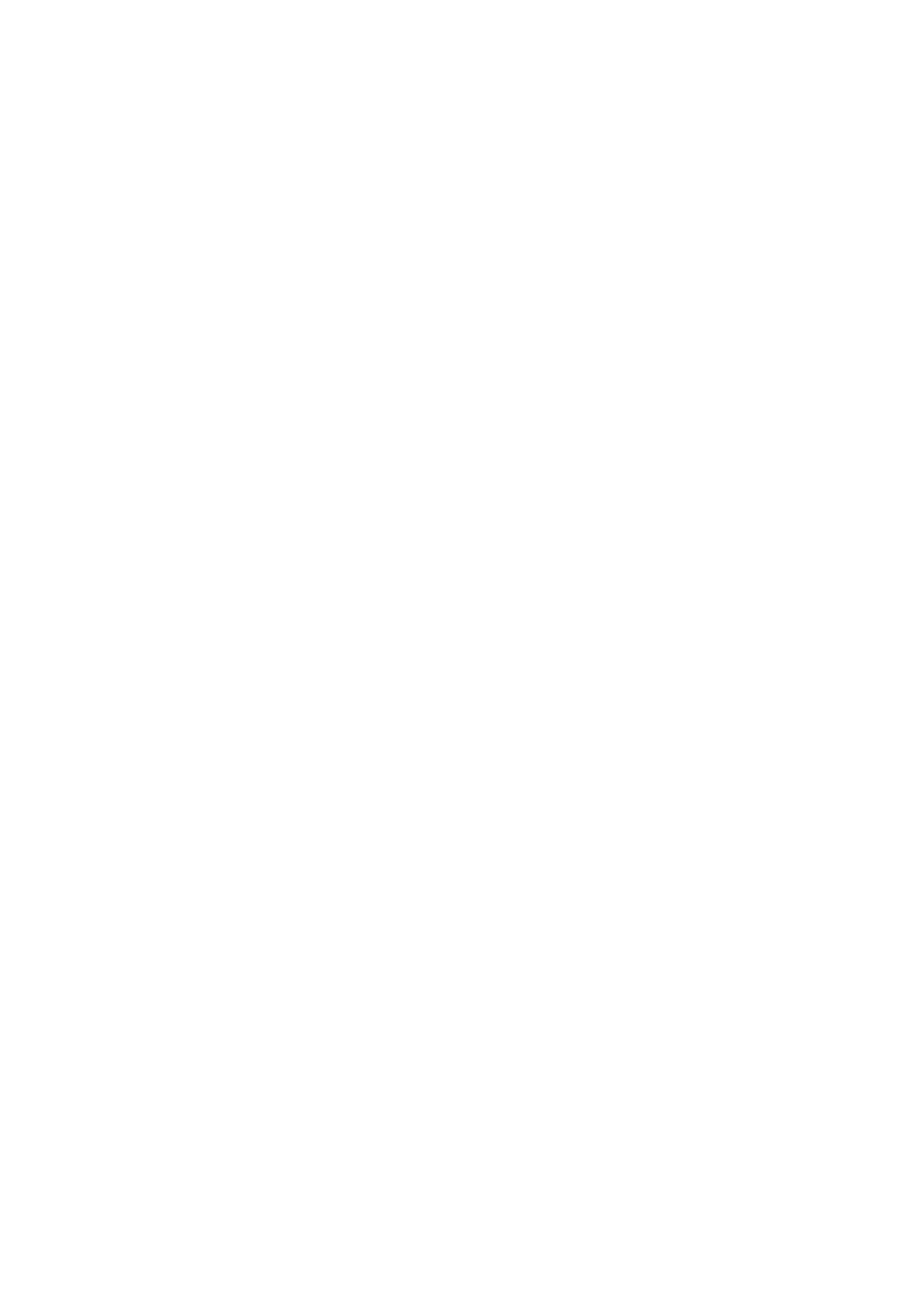## **Table of Contents**

#### **Chapter One: The Internal Palestinian Scene: The Inevitability of Change and the Blockade**

#### **Chapter Two: The Israeli-Palestinian Scene: The Year of Confusion**

| <b>Third:</b> The Position of Israel towards the Victory of Hamas and its |  |
|---------------------------------------------------------------------------|--|
|                                                                           |  |
|                                                                           |  |
|                                                                           |  |
|                                                                           |  |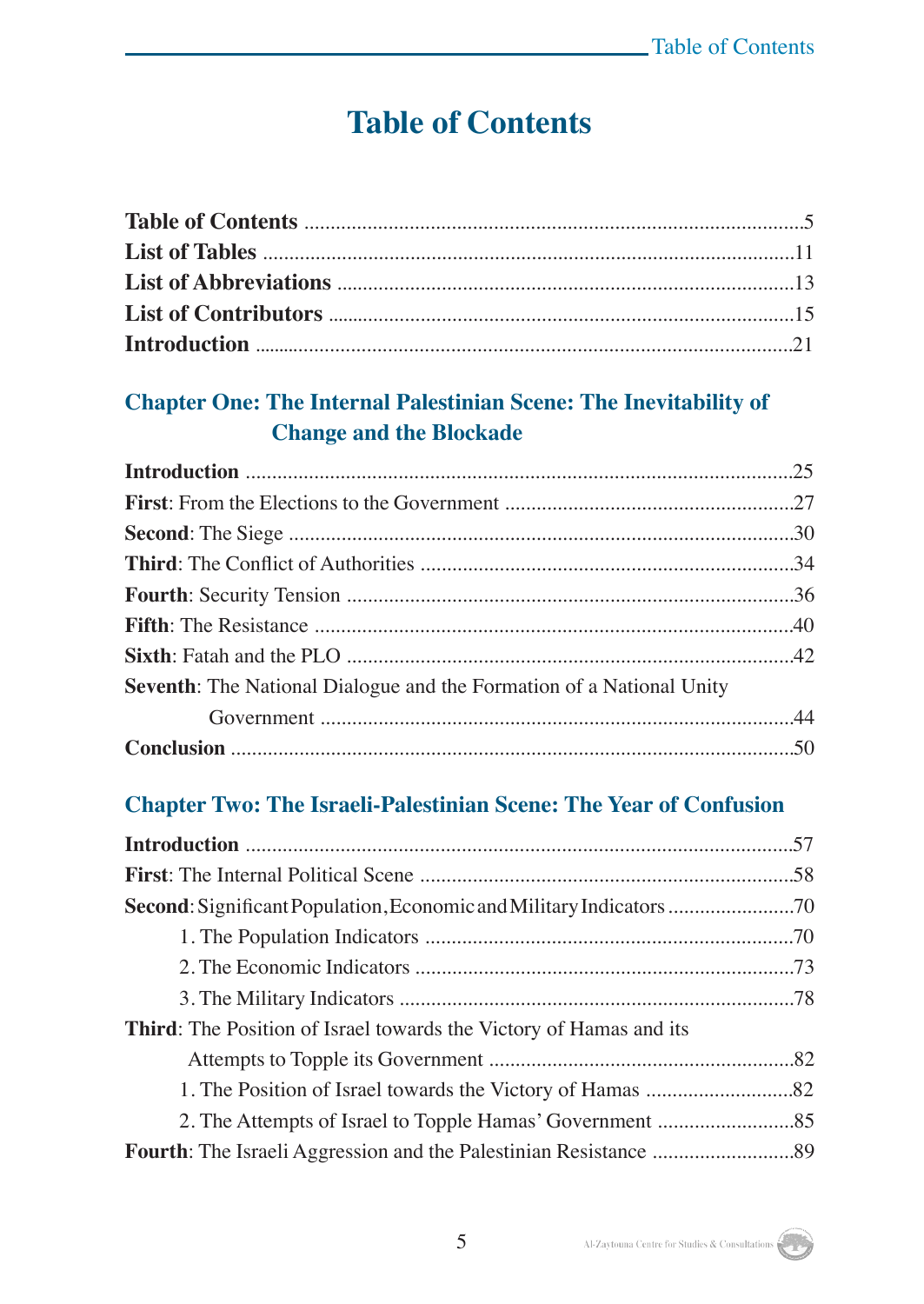#### **Chapter Three: The Israeli War against Hizbullah and Lebanon**

| <b>Second:</b> The Conduct of the War and the Positions of the Regional and |  |
|-----------------------------------------------------------------------------|--|
|                                                                             |  |
|                                                                             |  |
| 2. The Political Management and the Development of Regional                 |  |
|                                                                             |  |
|                                                                             |  |
|                                                                             |  |
|                                                                             |  |
|                                                                             |  |
|                                                                             |  |

#### **Chapter Four: The Palestinian Issue and the Arab World**

| <b>First:</b> The Arab Position towards Hamas' Victory in the Legislative |
|---------------------------------------------------------------------------|
|                                                                           |
|                                                                           |
|                                                                           |
| <b>Second:</b> The Position of the Khartoum Arab Summit towards Hamas     |
|                                                                           |
|                                                                           |
|                                                                           |
|                                                                           |
|                                                                           |
|                                                                           |
|                                                                           |
|                                                                           |
|                                                                           |

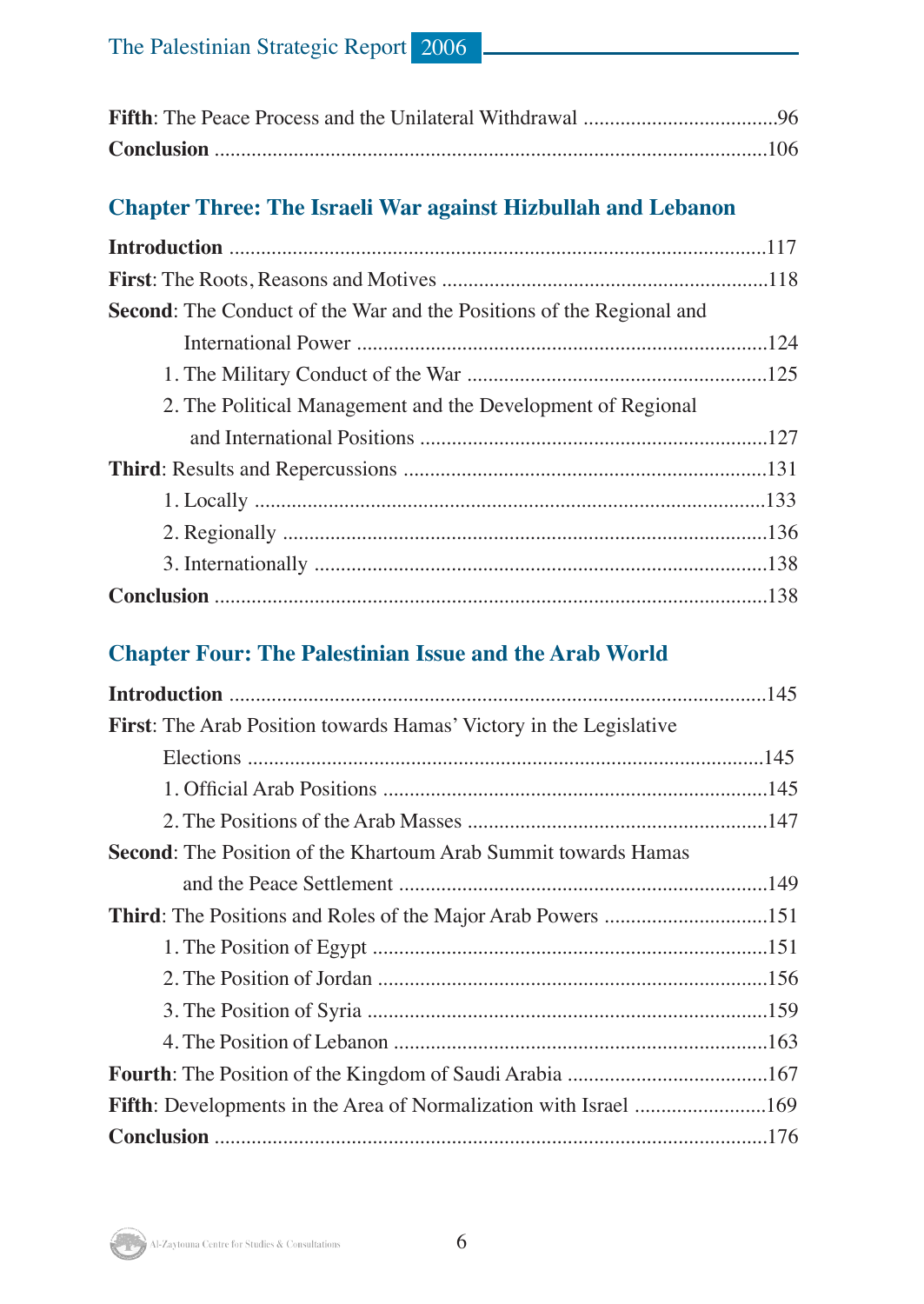#### **Chapter Five: The Palestinian Issue and the Muslim World**

#### **Chapter Six: The Palestinian Issue and the International Setting**

|                                                                       | .213 |
|-----------------------------------------------------------------------|------|
|                                                                       |      |
| 1. Hamas' Victory and the Formation of the Palestinian Government 214 |      |
|                                                                       |      |
|                                                                       |      |
|                                                                       |      |
|                                                                       |      |
|                                                                       |      |
|                                                                       |      |
|                                                                       | .231 |
|                                                                       | .234 |
|                                                                       |      |
|                                                                       |      |
|                                                                       |      |
|                                                                       |      |

#### **Chapter Seven: The Land and the Sanctuaries**

| 1. Displacement of the Palestinians through the Withdrawal of           |  |
|-------------------------------------------------------------------------|--|
|                                                                         |  |
| 2. Refusal of Building Permissions to the Palestinians of Jerusalem 252 |  |
|                                                                         |  |
|                                                                         |  |
|                                                                         |  |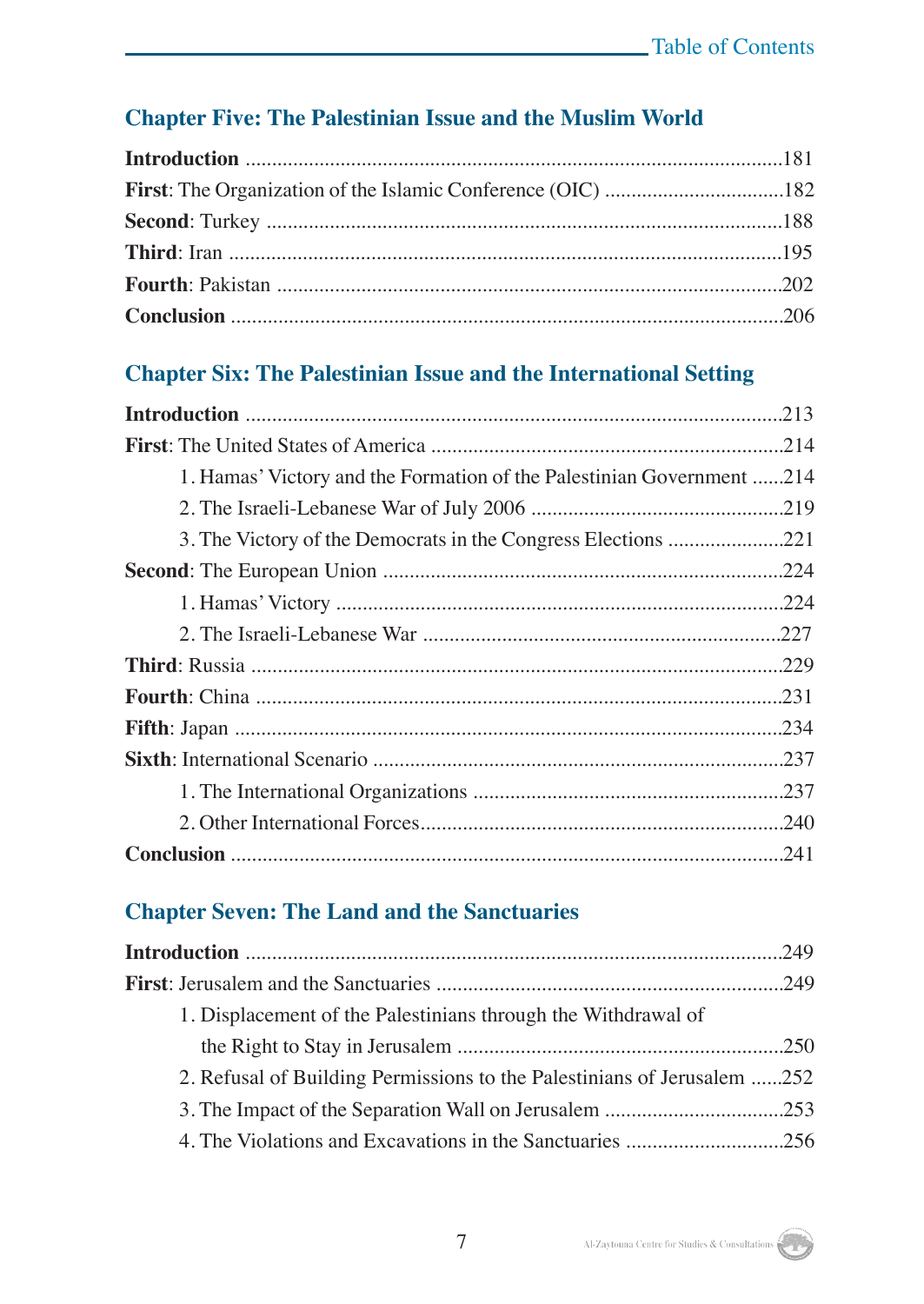#### **Chapter Eight: The Palestinian Demographic Indicators**

|                                                                              | .281 |
|------------------------------------------------------------------------------|------|
|                                                                              | .282 |
|                                                                              |      |
|                                                                              |      |
|                                                                              |      |
|                                                                              |      |
|                                                                              | .286 |
|                                                                              |      |
|                                                                              |      |
|                                                                              |      |
|                                                                              |      |
| <b>Fifth:</b> The Controversy over the Numbers of Palestinians in Historical |      |
|                                                                              |      |
| <b>Sixth:</b> The Israeli Repressive Measures and their Impact on the        |      |
| Palestinian Demography across the Green Line and in the WB and GS 297        |      |
| Seventh: The Diaspora Palestinians and the Right of Return 300               |      |
|                                                                              |      |

#### **Chapter Nine: The Economic Conditions in the West Bank and Gaza Strip**

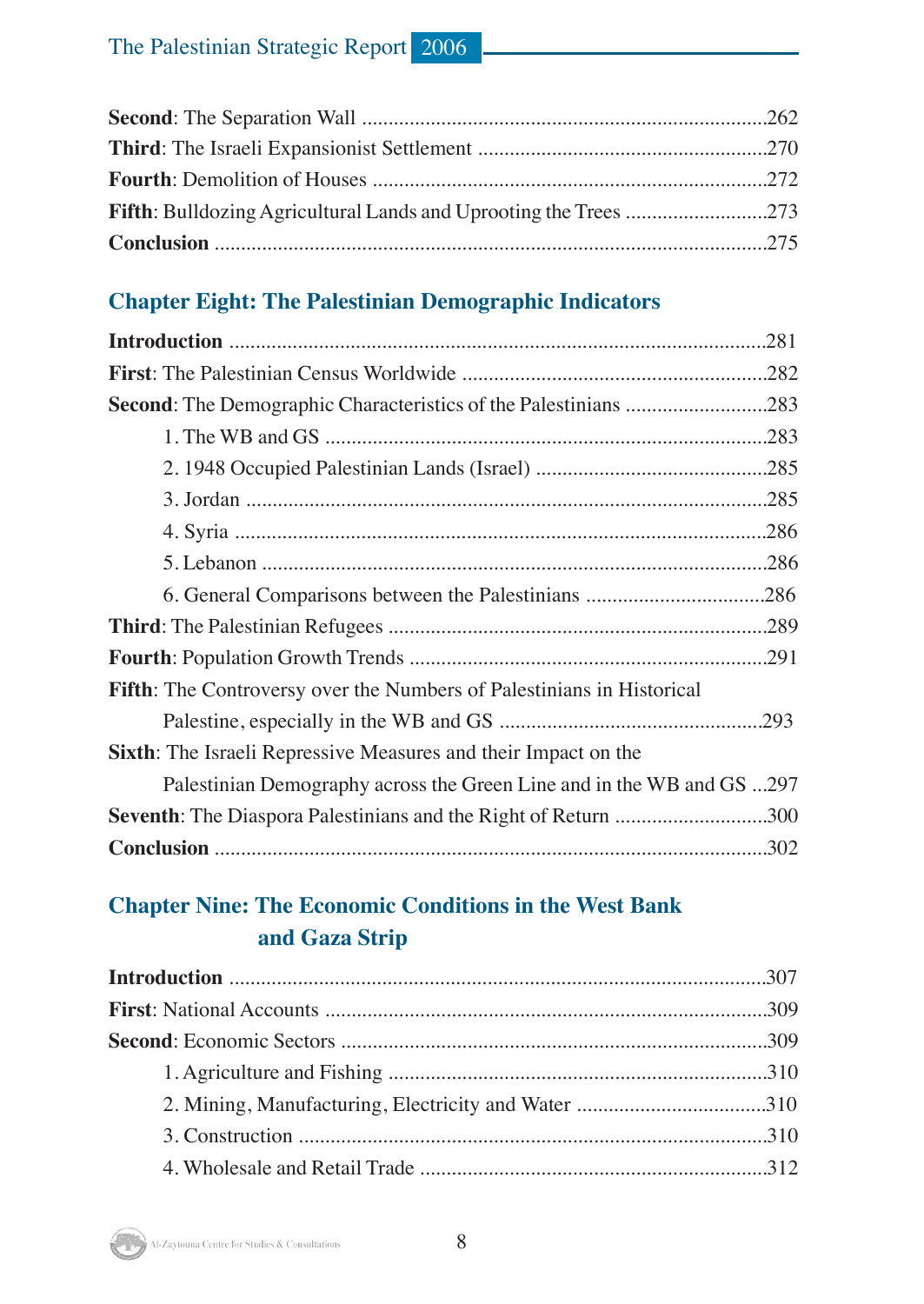| Twelfth: The Economic Development Potentials of the              |
|------------------------------------------------------------------|
|                                                                  |
| <b>Thirteenth:</b> Termination of the Linkage of the Palestinian |
|                                                                  |
|                                                                  |

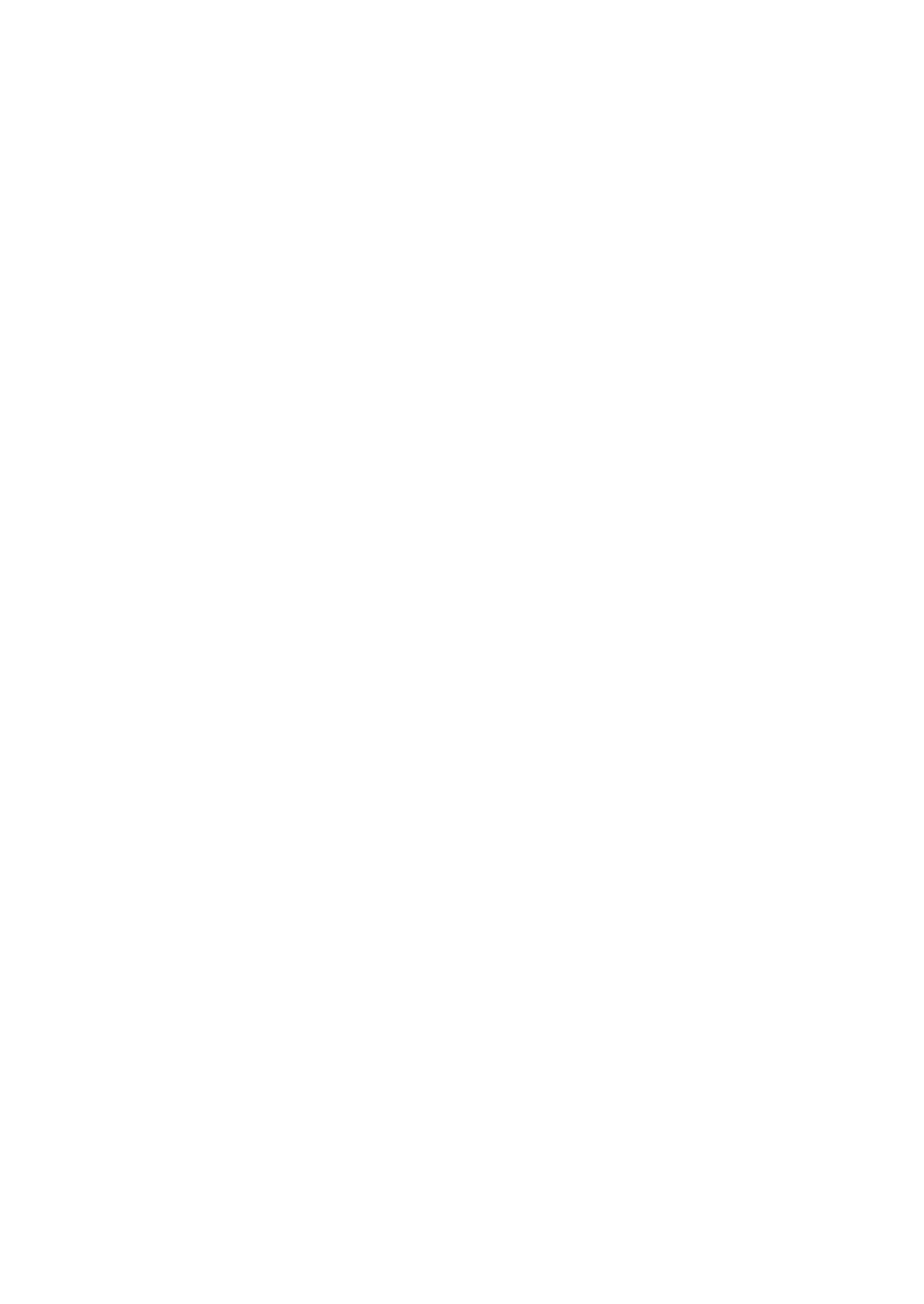## **List of Tables**

| <b>Table 1/1</b> : A Sample of an Opinion Poll on the Popularity of Fatah and Hamas 27            |
|---------------------------------------------------------------------------------------------------|
| Table 2/1: Results of the Palestinian Legislative Elections in the WB and GS 2006 28              |
| Table 3/1: The Total Number of the Victims of Security Unrest in GS 2002-2006 38                  |
| Table 4/1: Incidents of the State of Insecurity and Internal Violence in GS 2006 39               |
| Table 1/2: A Comparison between the Election Results of the 16 <sup>th</sup> and 17 <sup>th</sup> |
|                                                                                                   |
| Table 2/2: The Results of the Elections of the 17 <sup>th</sup> Knesset in the Arab Quarters 68   |
|                                                                                                   |
|                                                                                                   |
| Table 5/2: Israeli Gross Domestic Product and Gross National Income                               |
|                                                                                                   |
|                                                                                                   |
| Table 7/2: Israeli Exports and Imports with Selected Countries 2003-2006  76                      |
|                                                                                                   |
|                                                                                                   |
|                                                                                                   |
| Table 11/2: The Killed and Wounded among the Palestinians and the Israelis                        |
|                                                                                                   |
|                                                                                                   |
| Table 13/2: The Prisoners and the Detainees in the Israeli Jails according                        |
|                                                                                                   |
| Table 14/2: The Prisoners and the Detainees in the Israeli Jails according                        |
|                                                                                                   |
| Table 1/4: Israeli Exports and Imports with Some Arab Countries 2003-2006 173                     |
| Table 1/5: The Israeli Trade with a Number of Non-Arab Muslim Countries                           |
|                                                                                                   |
| Table 1/7: Statistics on Revocation of Residency Rights 2003-2006 251                             |
| Table 2/7: Classification of Landuse/ Landcover Area Isolated behind the                          |
|                                                                                                   |
| Table 3/7: Construction Progress of the Separation Wall in Jerusalem 254                          |
| Table 4/7: The Development of the Construction of the Separation Wall in                          |
|                                                                                                   |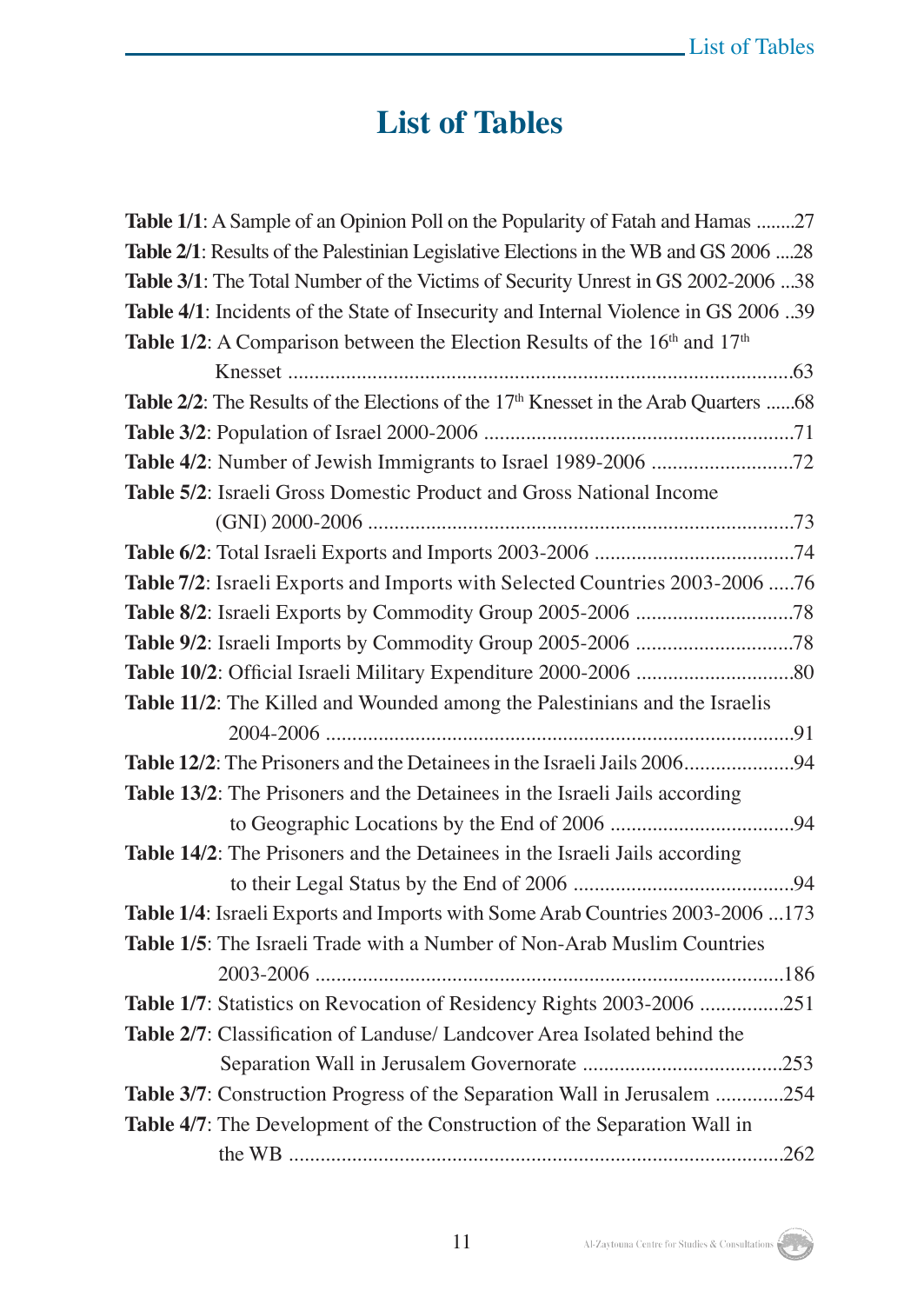| Table 6/7: The Gates of the Separation Wall according to Districts 267        |      |
|-------------------------------------------------------------------------------|------|
| Table 7/7: The Average of Water Consumption per Capita in Palestine           |      |
|                                                                               |      |
| Table 8/7: Number of the New Housing Units in the Settlements 2001-2006 270   |      |
| Table 1/8: The Distribution of the Palestinian Population Worldwide           |      |
| according to their Places of Residence by the End of 2006 282                 |      |
| Table 2/8: Selected Demographic Indicators for the Palestinians according     |      |
|                                                                               |      |
| Table 3/8: Number of Refugees Registered by UNRWA in Different Areas          |      |
|                                                                               | .290 |
| Table 1/9: GDP in the WB and GS by Economic Activity for the Quarters         |      |
|                                                                               |      |
| Table 2/9: GDP per Capita by the Quarters of Years 2004-2006 315              |      |
|                                                                               |      |
| Table 4/9: Preliminary Estimates of the Revenues and Expenditures 2006 317    |      |
|                                                                               |      |
|                                                                               |      |
| Table 7/9: Development of the Functioning Banks and their Branches in         |      |
|                                                                               |      |
| Table 8/9: Banks Deposits and Facilities in the Palestinian Territories       |      |
|                                                                               |      |
| <b>Table 9/9:</b> The General Trend of the Consumer Price Index for the Month |      |
|                                                                               |      |
| Table 10/9: The Numbers of the Employees of the PA for Different Periods      |      |
|                                                                               | .328 |
| Table 11/9: Total Value of Exports, Imports, Net Balance and Transaction      |      |
| Trade for the WB and GS according to the PCBS 1995-2005 331                   |      |
| Table 12/9: Total Value of Exports and Imports for the WB and GS              |      |
|                                                                               |      |

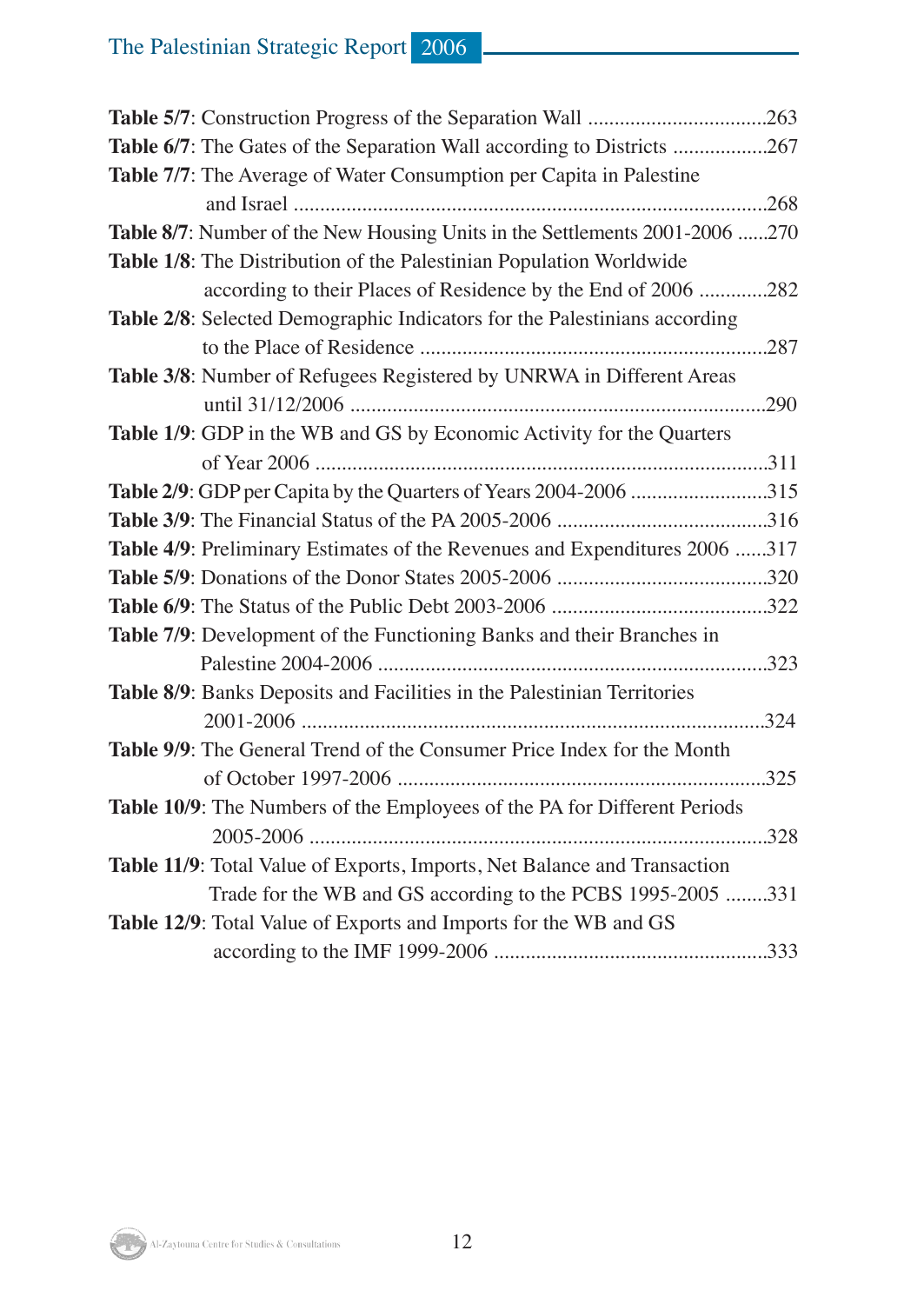## **List of Abbreviations**

| AEI           | American Enterprise Institute                              |
|---------------|------------------------------------------------------------|
| <b>AKP</b>    | Justice and Development Party (Adalet ve Kalkinma Partisi) |
| <b>ARIJ</b>   | Applied Research Institute of Jerusalem                    |
| <b>CBS</b>    | <b>Central Bureau of Statistics</b>                        |
| EU            | European Union                                             |
| Fatah         | <b>Palestinian National Liberation Movement</b>            |
| GCC           | Cooperation Council for the Arab States of the Gulf        |
| <b>GDP</b>    | <b>Gross Domestic Product</b>                              |
| <b>GNI</b>    | <b>Gross National Income</b>                               |
| <b>GS</b>     | Gaza Strip                                                 |
| Hamas         | <b>Islamic Resistance Movement</b>                         |
| <b>ICG</b>    | <b>International Crisis Group</b>                          |
| <b>ICJ</b>    | International Court of Justice                             |
| <b>IDB</b>    | <b>Islamic Development Bank</b>                            |
| <b>IMF</b>    | <b>International Monetary Fund</b>                         |
| <b>MOT</b>    | Museum of Tolerance                                        |
| <b>NATO</b>   | North Atlantic Treaty Organization                         |
| <b>OIC</b>    | Organization of the Islamic Conference                     |
| <b>OCHA</b>   | The United Nations Office for the Coordination of          |
|               | Humanitarian Affairs                                       |
| <b>PA</b>     | <b>Palestinian Authority</b>                               |
| <b>PCBS</b>   | Palestinian Central Bureau of Statistics                   |
| <b>PICCR</b>  | Palestinian Independent Commission for Citizens' Rights    |
| <b>PLC</b>    | Palestinian Legislative Council                            |
| <b>PMA</b>    | Palestinian Monetary Authority                             |
| <b>PNC</b>    | <b>Palestinian National Council</b>                        |
| <b>PFLP</b>   | Popular Front for the Liberation of Palestine              |
| PFLP-GC       | Popular Front for the Liberation of Palestine - General    |
|               | Command                                                    |
| <b>PLO</b>    | Palestinian Liberation Organization                        |
| <b>TOBB</b>   | Union of Chambers and Commodity Exchanges of Turkey        |
| QIZ Agreement | Qualified Industrial Zone Agreement                        |
| Shabak        | <b>Israel Security Agency</b>                              |
|               |                                                            |

13 Al-Zaytouna Centre for Studies & Consultations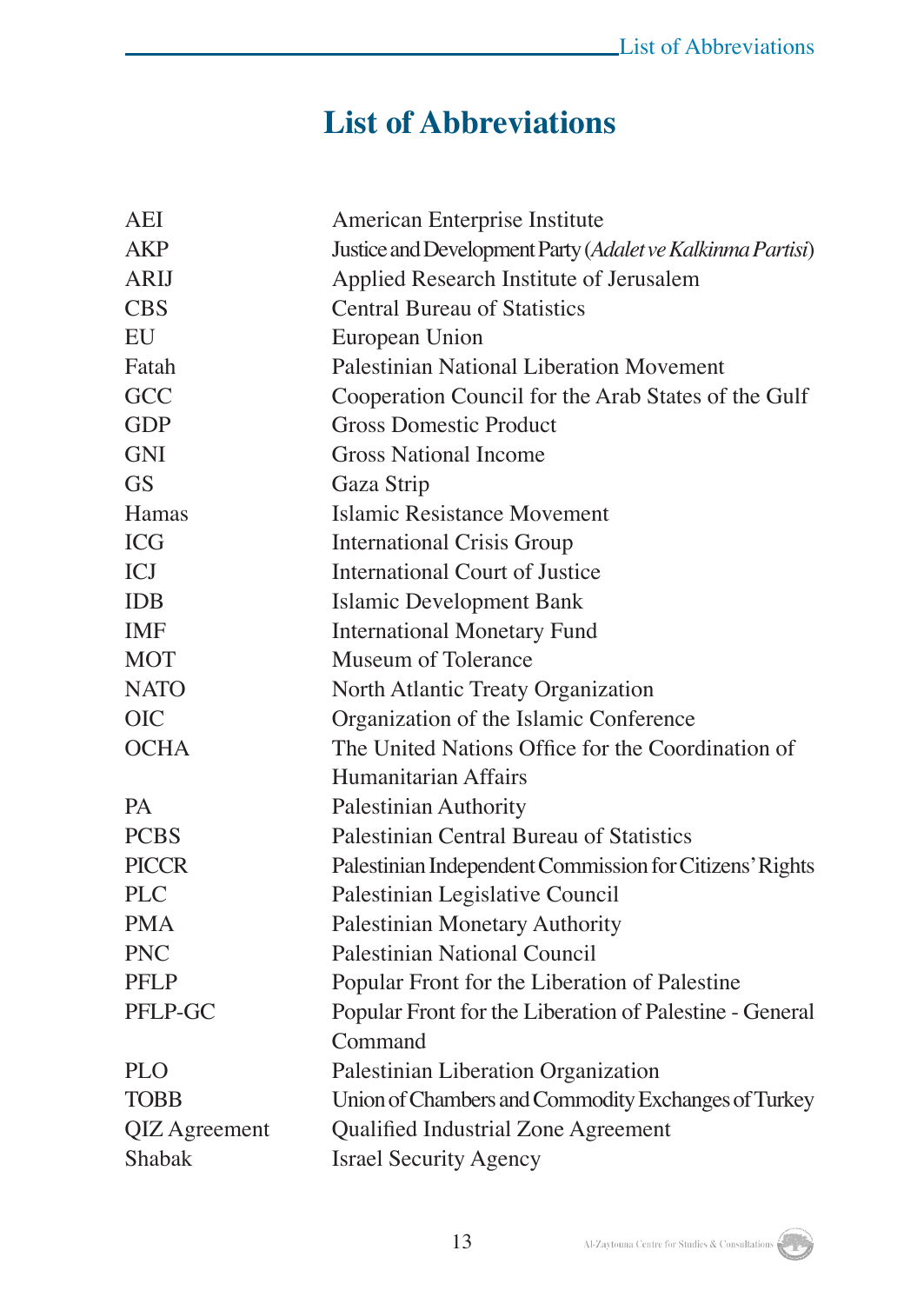| <b>UK</b>     | United Kingdom                                       |
|---------------|------------------------------------------------------|
| <b>UNHCR</b>  | The United Nations High Commissioner for Refugees    |
| <b>UNIFIL</b> | United Nations Interim Force in Lebanon              |
| <b>UNRWA</b>  | United Nations Relief and Works Agency for Palestine |
|               | Refugees in the Near East                            |
| <b>USA</b>    | United States of America                             |
| <b>WAFA</b>   | Palestine News Agency                                |
| <b>WB</b>     | West Bank                                            |
|               |                                                      |

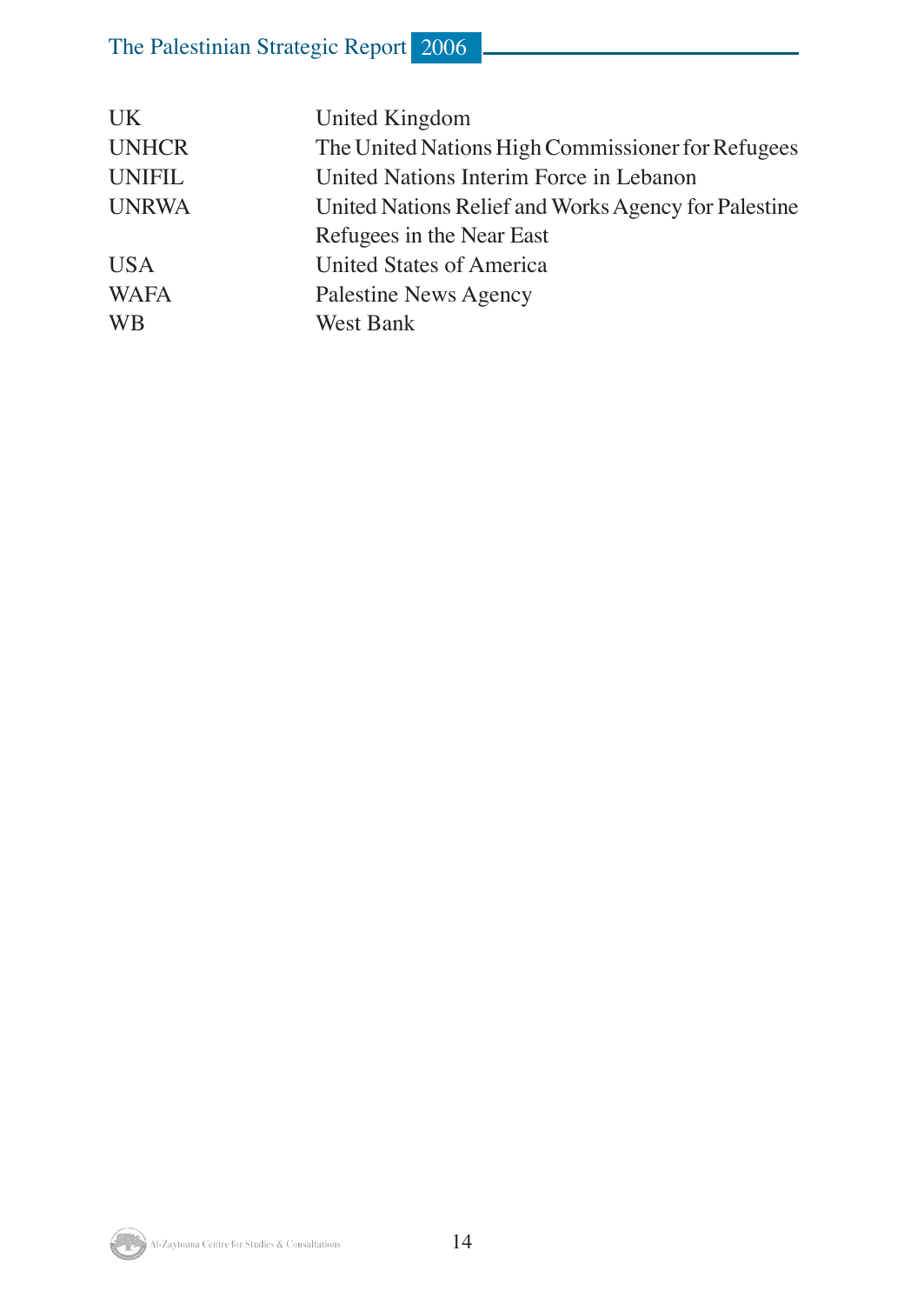## **List of Contributors**

*Chapter One: The Internal Palestinian Scene: The Inevitability of Change and the Blockade*

*Chapter Two: The Israeli - Palestinian Scene: The Year of Confusion*

**Basheer Musa Nafi',** Ph.D., is a lecturer in Islamic history and Islamic studies, Birkbeck College, University of London. He published many articles in Arabic and English in academic periodicals on the history of Arab nationalism, the history of the Palestinian issue, contemporary Islam and the intellectual history of Islam, including *al-Muntaqa, al-Insan, Qira'at Siyasiyah, al-Ijtihad* and *Marasid*. The English academic periodicals include *The Arab Review, Islamic Studies, The Muslim World, Journal of Islamic Studies, Middle East Affairs Journal*, *The Arab Studies Quarterly*, *International Journal of Middle East Studies, Die Welt de Islams, Islamic Law and Society* and *Journal of Qur'anic Studies*.

Dr. Nafi' authored in Arabic *al-Imbiryaliyah wa al-Sahuniyah wa al-Qadiyah al-Filastiniyah* (Imperialism, Zionism and the Palestinian Issue), and *al-Iraq: Siyaqat al-Wihdah wa al-Inqisam* (Iraq: Unity and Schism Scenario). He wrote in English *Arabism, Islamism and the Palestine Question*: *1908-1941* and *The Rise and Decline of the Arab-Islamic Reform Movement*, and co-edited *Islamic Thought in the Twentieth Century: Thematic Studies.*

**Mohsen Moh'd Saleh,** Ph.D., is an associate professor of Modern and Contemporary Arab History, the general manager of al-Zaytouna Centre for Studies and Consultations, editor-in-chief of the annual *Palestinian Strategic Report*, former head of Department of History and Civilization at the International Islamic University Malaysia (IIUM), and former executive manager of Middle East Studies Center in Amman. He was granted the *Bait al-Maqdis* (Jerusalem) award for Young Muslims Scholars in 1997 and the Excellent Teaching Award (College level), given by IIUM in 2002. Dr. Mohsen is the author of 10 books and some of his books are translated into several languages. He contributed chapters to seven books. He is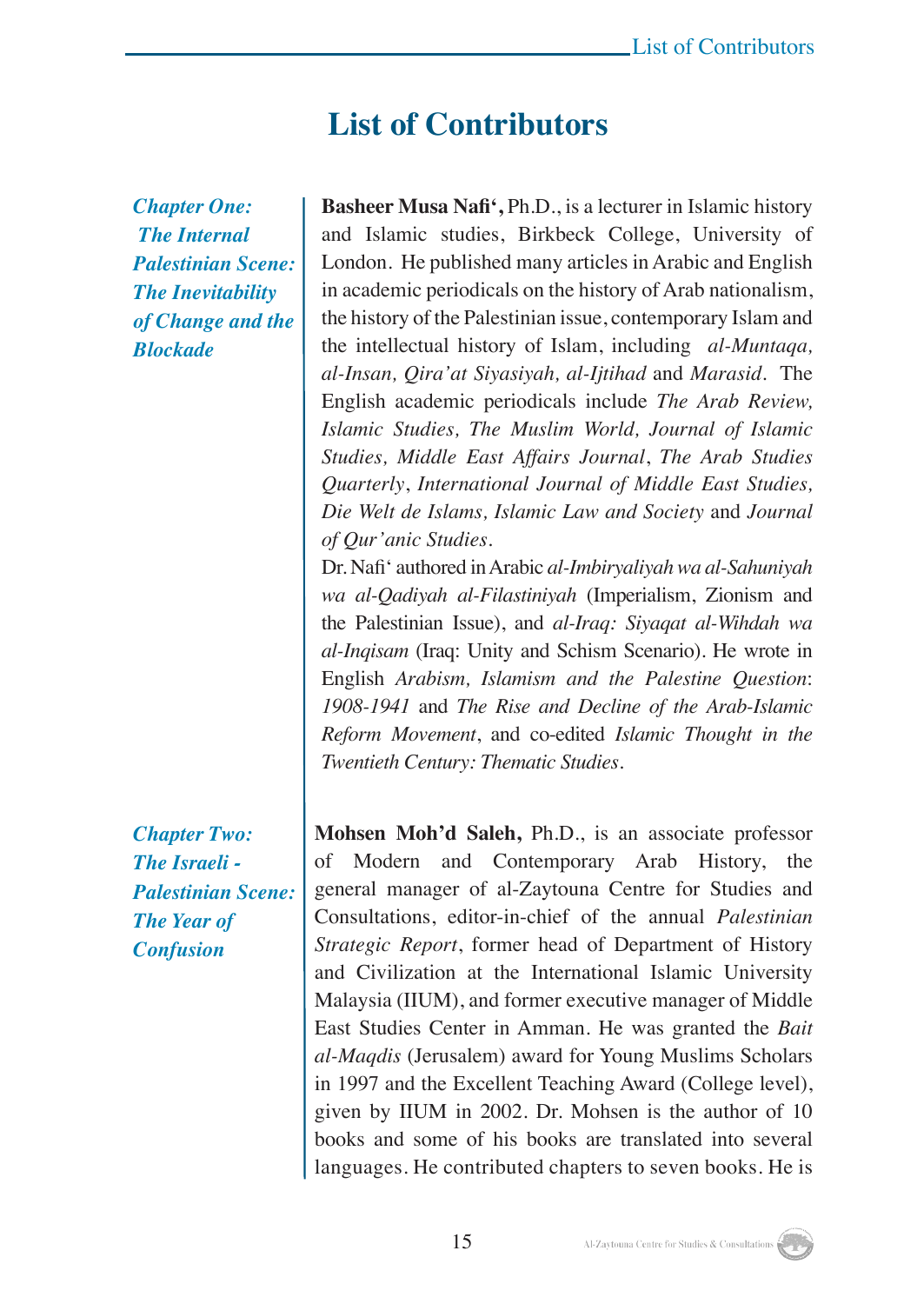the editor/co-editor of 15 books. Dr. Mohsen is the editor of electronic daily "Palestine Today," which has so far published more than 1,400 issues. He has published many articles in refereed scholarly journals and magazines. He has presented papers at innumerable academic local and international conferences and seminars. He is a frequent commentator on current issues on broadcasting media.

**Hasan Sayid Nafi'a,** Ph.D., is a professor and head of the Political Science Department at Cairo University. He obtained his Ph.D. in Political Science from Université Paris Sorbonne-Paris IV. He was awarded the State's Encouragement Prize in Social Sciences for the year 2004 and the State's Encouragement Prize in Political Science for the year 1997. He was a visiting professor at the Universities of California, Maryland and Columbia. He is a member of the Political Science Committee of the Egyptian Supreme Council for Culture and an elected board member of the Egyptian Council on Foreign Affairs. Dr. Nafi*'*a published many books and articles. Amongst his books are *al-Ittihad al-Orobbi wa al-Durus al-Mustafadah 'Arabiyan* (The European Union and the Lessons Learned by the Arabs)*, Islah al-Umam al-Muttahidah* (Reform of the United Nations)*, Mu'jam al-Nuzum al-Siyasiyah al-Libraliyah fi Orobba al-Gharbiyah wa Amrika al-Shamaliyah* (The Lexicon of the Liberal Political System in Western Europe and Northern America), *Misr wa al-Sira' al-'Arabi al-Israeli*  (Egypt and the Israeli-Arab Conflict)*,* and *al-'Arab wa al-Unesco* (The Arabs and the UNESCO)*.*

*Chapter Four: The Palestinian Issue and the Arab World*

**Ahmad Sa'id Nufal,** Ph.D., is a professor in the Department of the Political Sciences at Yarmouk University, Jordan. He has a Ph.D. degree in International Politics from Université Paris Sorbonne-Paris IV, and a Ph.D. degree in Political Sciences from Cairo University. He taught at Jordan Institute of Diplomacy, Université Paris Descartes, Université

*Chapter Three: The Israeli War against Hizbullah and Lebanon*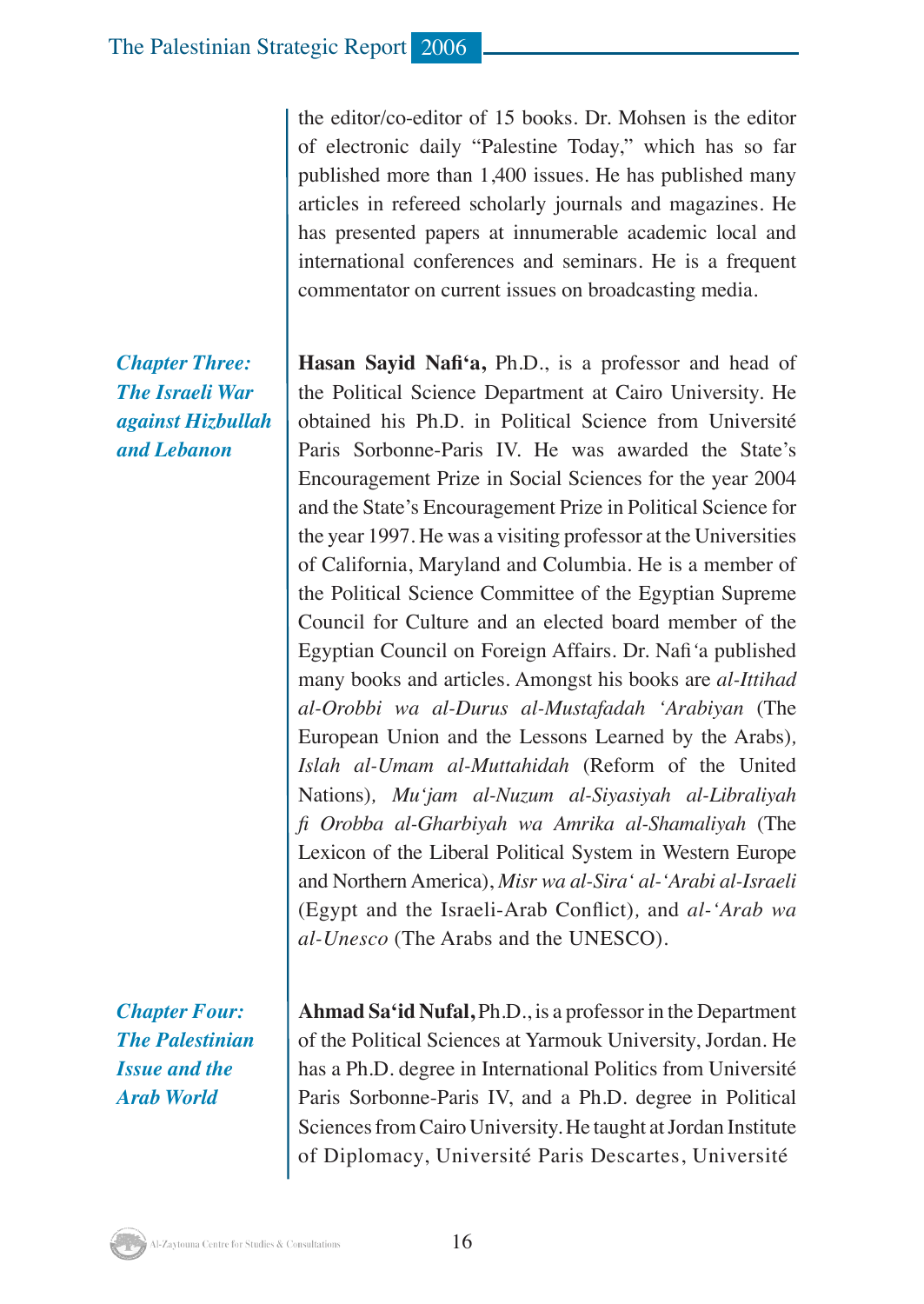de Versailles Saint-Quentin-en-Yvelines, University of Toronto, and Kuwait University. He has authored and co-authored a number of books, and published several studies. His publications include *Mashakil Tadris al-Qadiyah al-Filastiniyah fi al-Jami'at al-'Arabiyah*  (Teaching Problems of the Palestinian Issue in the Arab Universities), *al-Watan al-'Arabi wa al-Tahaddiyat al-Mu'asirah* (The Arab Homeland and Contemporary Challenges), *Mustaqbal Qadiyat al-Quds min al-Manzur al-Israeli* (The Future of the Jerusalem Issue from the Israeli Perspective), and *Dawr Israel fi Taftit al-Watan al-'Arabi* (The Role of Israel in Fragmenting the Arab World).

*Chapter Five: The Palestinian Issue and the Muslim World*

**٭Organization of Islamic Conference**

**Pakistan٭**

**'Abdullah al-Ahsan,** Ph.D., is a professor of Modern and Contemporary History in the History and Civilization Department at the International Islamic University Malaysia. He had his Ph.D. from University of Michigan, USA, 1985. His dissertation was on the Organization of Islamic Conference. He published numerous articles and studies on the Organization of Islamic Conference and on Pakistani issues.

**٭Turkey Mohamed Noureddine,** Ph.D., is a teacher of History and Turkish language at the Faculty of Literature and Humanities, Lebanese University. A specialized researcher in Turkish issues. His publications include *Turkia fi al-Zaman al-Mutahawwil* (Turkey in Changing Times), *Qubba'ah wa 'Amamah: Madkhal ila al-Harakat al-Islamiyah fi Turkia*  (A Hat and a Turban: Introduction to Islamic Movements in Turkey), *Turkia*: *al-Jumhuriyah al-Ha'irah* (Turkey: the Confused Republic), *Hijab wa Hirab: al-Kamaliyah wa Azamat al-Hawiyah fi Turkia* (Headscarf and Spears: Kemalism and Identity Crises in Turkey), and *Turkia: al-Sighah wa al-Dawr* (Turkey: the Form and the Role).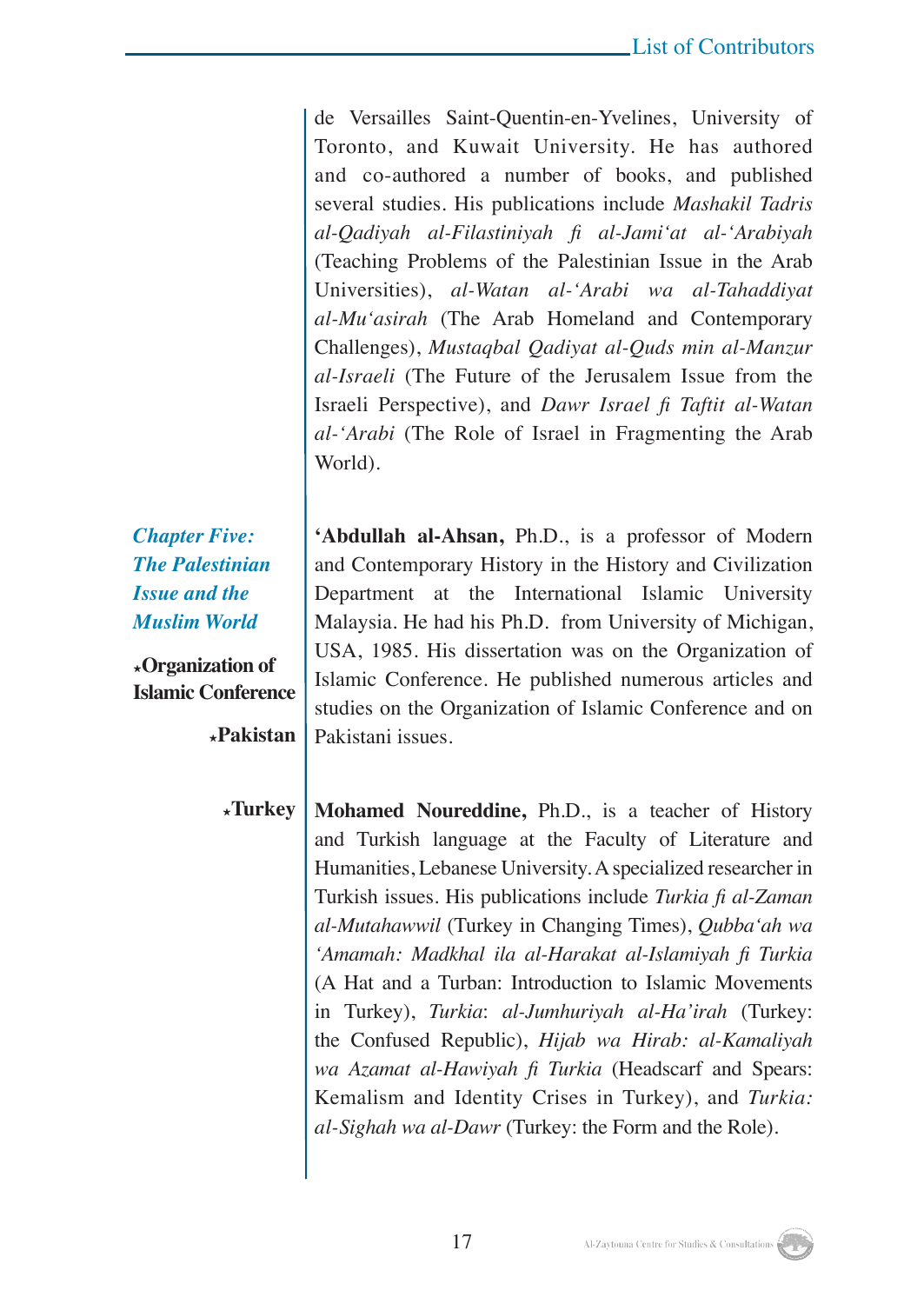**Iran٭ Talal 'Atrissi,** Ph.D., is a professor at the Lebanese University and teaches both Educational Sociology and Social Psychology. He obtained his Ph.D. in Educational Sociology from Université Paris Sorbonne-Paris IV. He is a former dean of the Faculty of Social Sciences in the Lebanese University and a former general director of the Center for Strategic Studies, Research, and Documentation (CSSRD), Beirut. He is a specialized researcher in the Iranian affairs; He published a number of books, studies and articles; *Al-Bi'that al-Yasu'iyah wa Muhimmat I'dad al-Nukhbah al-Siyasiyah fi Lubnan*  (Jesuit Missions and the Task of Preparing Political Elite in Lebanon), *al-Harakat al-Islamiyah fi Muwajahat al-Taswiyah*  (Islamic Movements in Opposition to Peace Settlements), *Dawlah bila Rijal: Jadal al-Siyadah wa al-Islah fi al-Sharq al-Awsat* (A State without Men: Rule and Reform Controversy in the Middle East), and *Al-Jumhuriyah al-Sa'bah: Iran fi Tahawwulatiha al-Dakhiliyah wa Siyasatiha al-Iqlimiyah* (The Hard Republic: Iran in its Internal Changes and Regional Politics).

*Chapter Six: The Palestinian Issue and the International Setting*

**Walid 'Abd al-Hay,** Ph.D., is a professor of Political Sciences at Yarmouk University, Jordan. He had his Ph.D. degree in Political Sciences from Cairo University and had taught at several universities. He is the former head of the Department of Political Sciences at Yarmouk University. Currently, he is a consultant for studies and researches at the Higher Media Council, Jordan. He published 15 books mostly focused on futuristic studies in theory and application. His books include: *al-Dirasat al-Mustaqbaliyah fi al-'Alakat al-Duwaliyah* (Futuristic Studies in International Relations), *al-Dirasat al-Mustaqbaliyah fi al-'Ulum al-Siyasiyah* (Futuristic Studies in Political Sciences) and *Al-Makanah al-Mustaqbaliyah li al-Sin 'Ala Sullam al-Qiwa al-Duwali 1978-2010* (The Futuristic Status of China in the International Power Scale 1978-2010). He has translated many books and studies, and published more than 50 researches in refereed academic journals.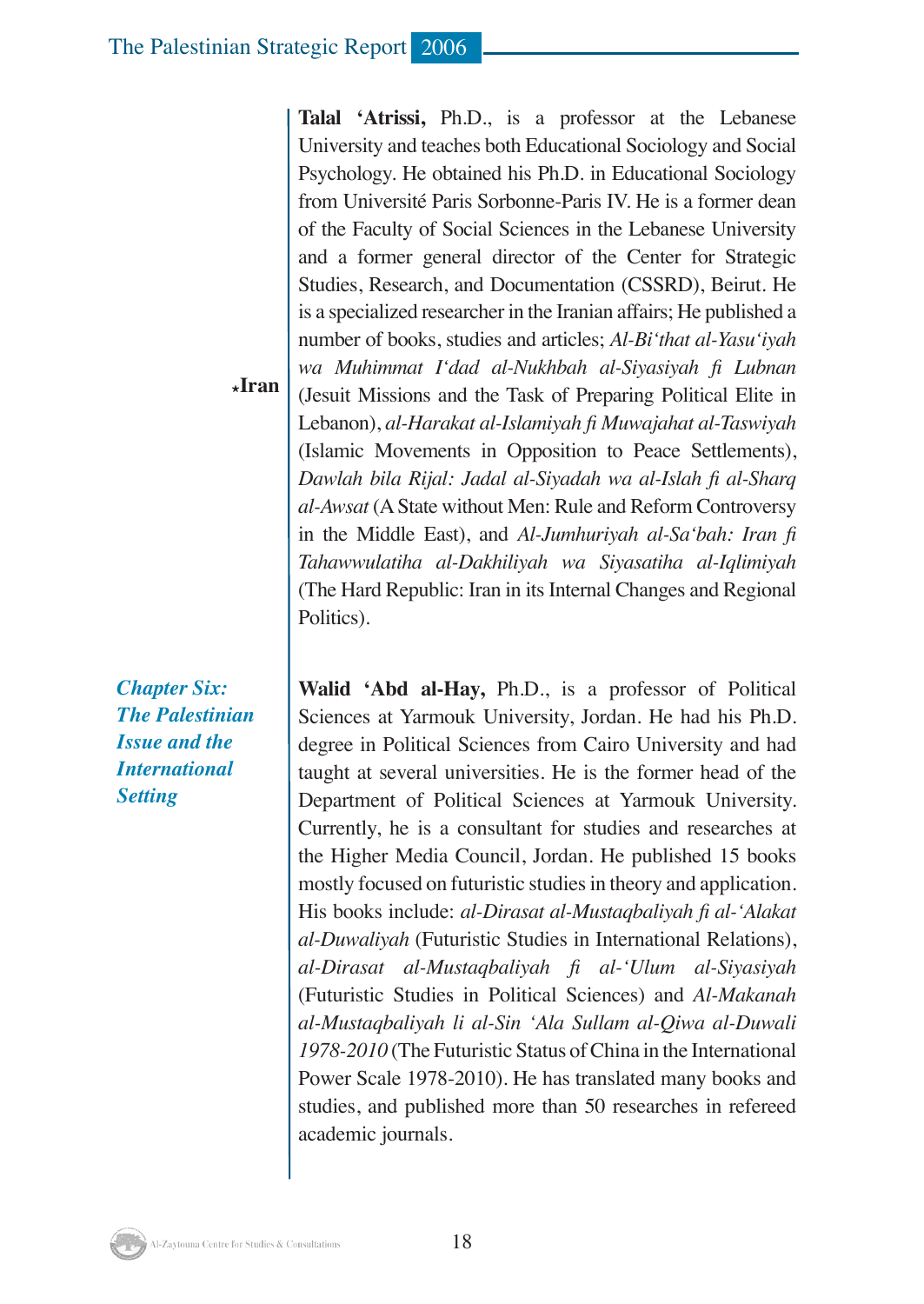*Chapter Seven: The Land and the Sanctuaries*

*Chapter Eight: The Palestinian Demographic Indicators*

**Ibrahim Hassan Abu Jabir,** Ph.D. is a professor and the director of the Center for Contemporary Studies, Umm al-Fahm. He got his Ph.D. from Goethe-Universität Frankfurt in 1990. He worked for five years at Ben-Gurion University, and subsequently joined the Da'wah College in Umm al-Fahm. He published many books and studies, including *al-Quds fi Da'irat al-Hadath* (Jerusalem in the Spot Light)*, Mawsu'at Jurh al-Nakbah* (The Scar of the Catastrophe Encyclopedia)*, Intifadat al-Quds wa al-Aqsa*  (The Jerusalem and the Aqsa Uprising)*, al-Jidar al-Fasil*  (The Separation Wall)*, Khuttat Kharitat al-Tariq* (The Road Map Plan)*, Mustaqbal al-Quds wa Subul Inqadha min al-Tahwid* (The Future of Jerusalem and Ways of Saving it from Judaization)*, Kafr Qasim al-Madi wa al-Hadir* (Kafr Qassem: The Past and the Future)*, Khuttat al-Infisal 'an Ghazzah* (Gaza Disengagement Plan) and *al-Batalah fi al-Mujtama' al-'Arabi fi al-Bilad* (Unemployment in the Arab Society in Palestine 1948)*.*

**'Abdullah 'Abd al-'Aziz Najjar,** M.A., acting general directorof the Censuses Directorate in the Palestinian Central Bureau of Statistics in Ramallah. He was a technical director and deputy executive director of Census in 1997. He holds two master degrees in Population Studies and in Economics and Statistics from the Jordanian University. He is a former lecturer at al-Andalus College in Amman and a former lecturer at Birzeit University. He participated in preparing several teaching and training curricula and participated in several regional and international conferences.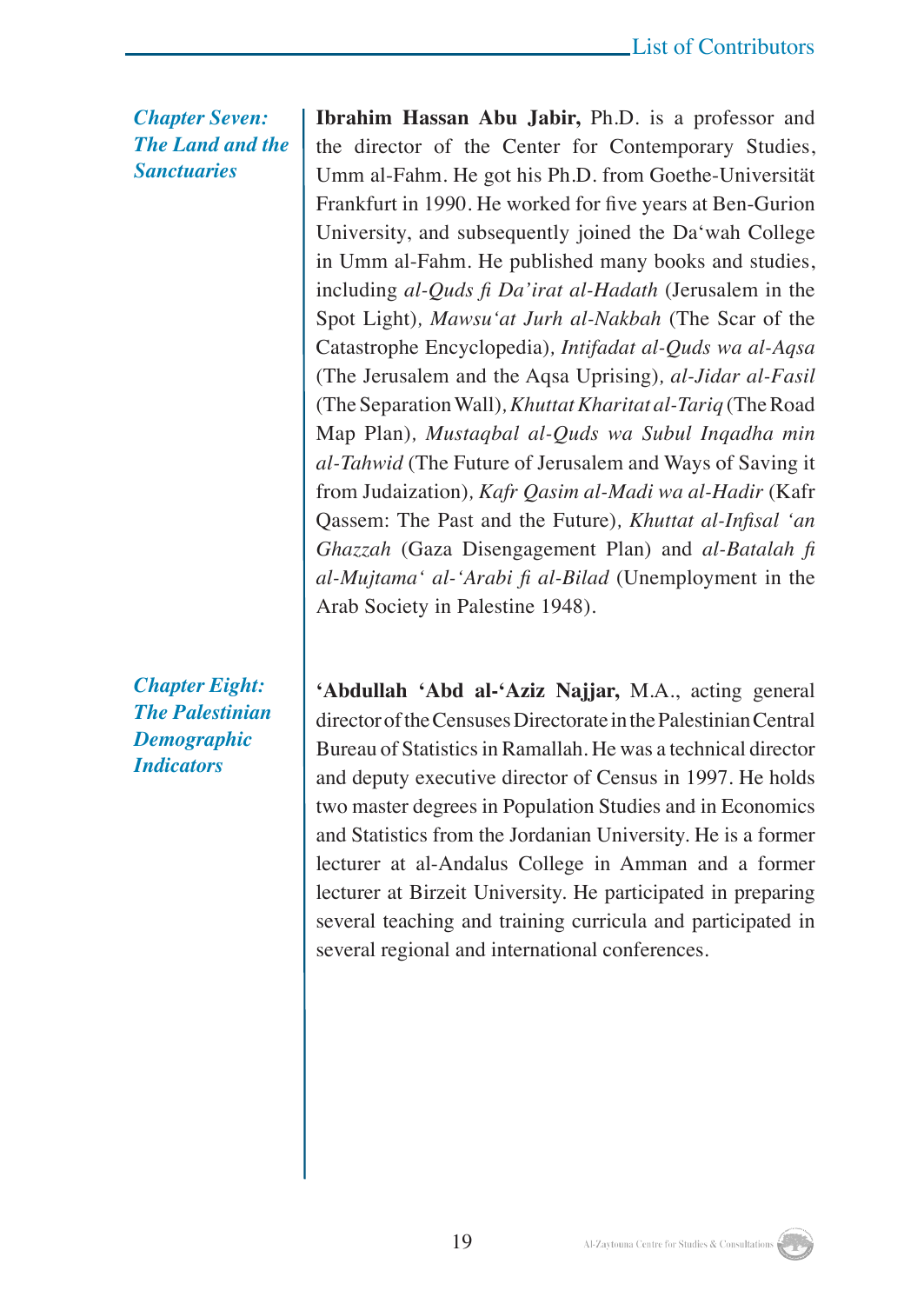*Chapter Nine The Economic Conditions in the West Bank and Gaza Strip*

**Ahmad Mash'al,** Ph.D., is an associate professor in economics and an assistant director of the Arab Open University (Jordan Branch). He obtained his Ph.D. degree from the University of Illinois, and is specialized in economic analysis. He was the former director of The Center for Studies, Consultations, & Community Services at Al-Zaytoonah Private University of Jordan. He was also the deputy director of Research and Financial Planning Department in the Arab Bank of Amman; and worked as an economic consultant and director of Research and Monetary Policies Department at the Palestine Monetary Authority.

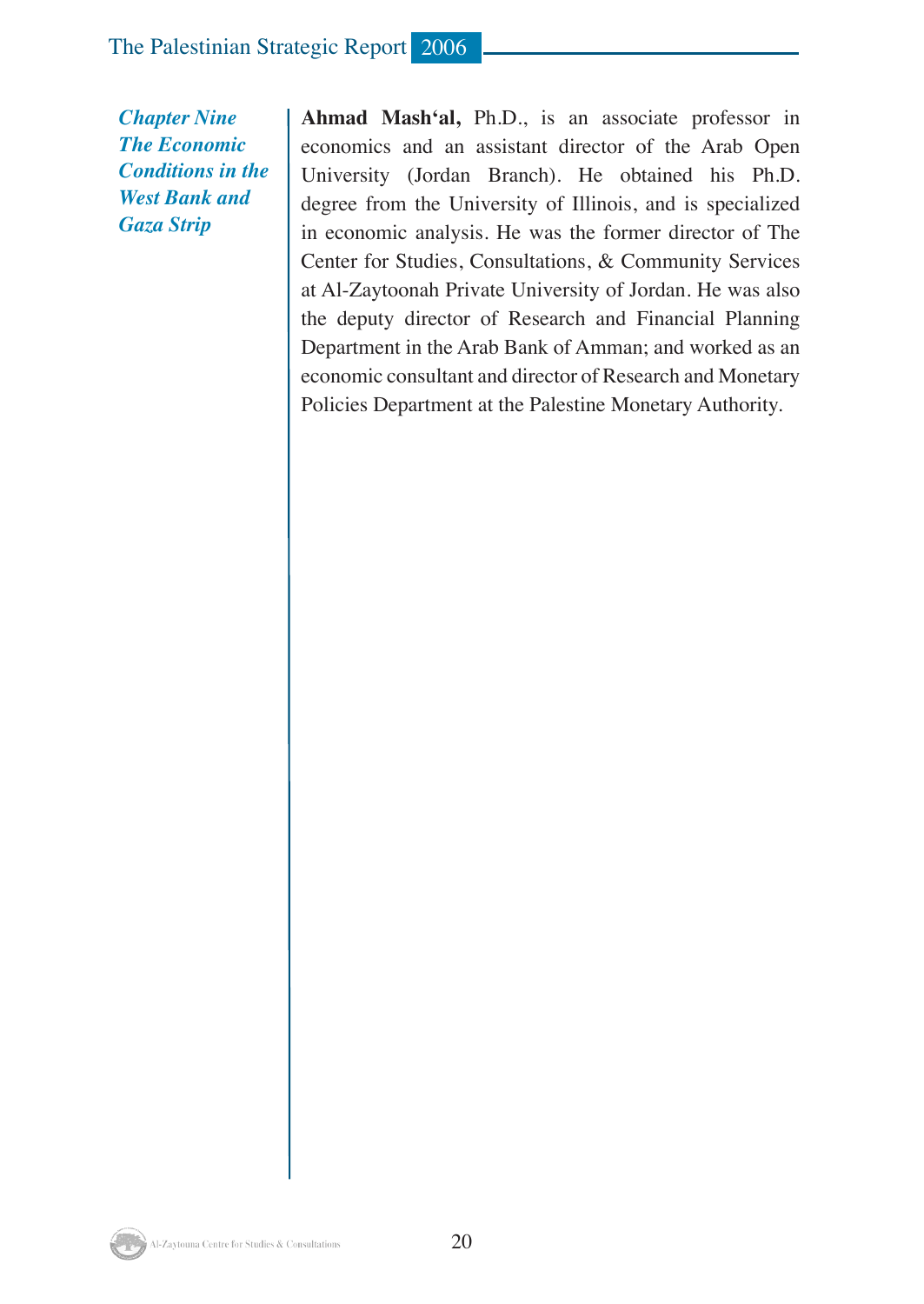## **Introduction**

After the success of its first Report of 2005, al-Zaytouna Centre is pleased to issue the Palestinian Strategic Report 2006 (PSR 2006). We are deeply indebted to all our colleagues and writers whose remarks, comments and notes were of the utmost use to us.

This Report monitors and analyzes the internal Palestinian situation, the Israeli scene, the Israeli aggression on land and man, and the peace settlement track. It discusses the Palestinian demographic indicators, the economy in the West Bank (WB) and Gaza Strip (GS). It focuses on the Arab, Islamic and international stances towards the Palestinian issue. This year the Report dedicated a chapter for discussing the Land and the Sanctuaries and another one for the Israeli war on Hizbullah and Lebanon.

Eleven distinguished experts contributed to this Report, besides our consultants who gave their important remarks. All this helped us to elevate and enhance this edition in comparison to that of the previous year.

PSR 2006 traces the major track of 2006 events; it combines the latest up to date detailed information, analysis and forecast. This Report was written according to the basics of scientific research methodology. Sensitive issues were discussed with neutrality and without any preconceived ideas.

We acknowledge with appreciation al-Zaytouna's research assistants; Wa'el Sa'd, Ghina Jamal al-Din, Iqbal 'Omeish and Mona Houri; who helped in providing the scientific data, editing and reviewing the chapters and in executing required modifications.

In the end, we thank everyone who supported this Report and encouraged its continuation. Undoubtedly, we are always open to advice, suggestion or critique.

21

 **The Editor, Dr. Mohsen Saleh**